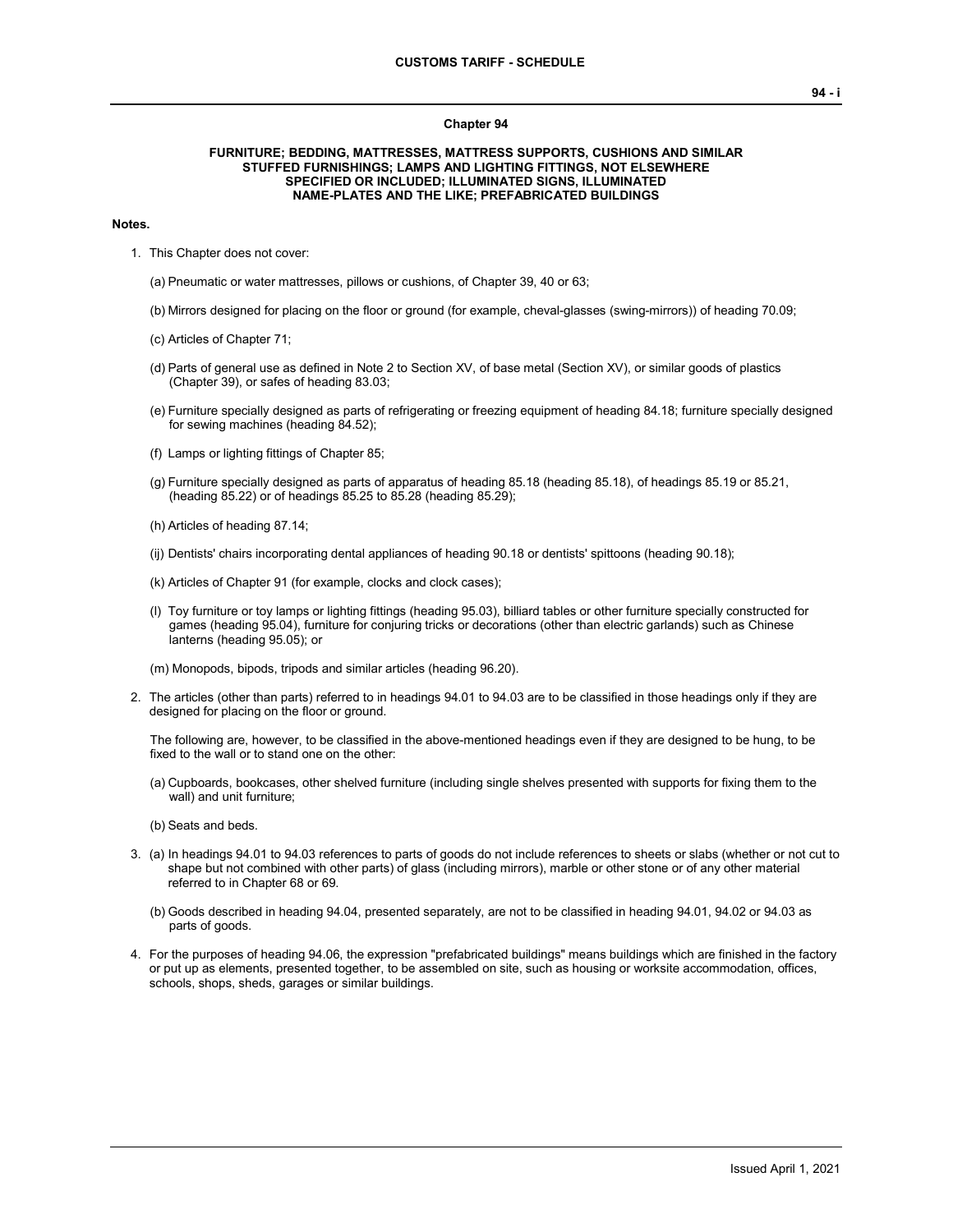| <b>Tariff</b><br><b>SS</b><br>Item | <b>Description of Goods</b>                                                                            | Unit of<br>Meas. | <b>MFN</b><br><b>Tariff</b> | Applicable<br><b>Preferential Tariffs</b>                                                                                                        |
|------------------------------------|--------------------------------------------------------------------------------------------------------|------------------|-----------------------------|--------------------------------------------------------------------------------------------------------------------------------------------------|
| 94.01                              | Seats (other than those of heading 94.02), whether or not convertible<br>into beds, and parts thereof. |                  |                             |                                                                                                                                                  |
|                                    | 9401.10.00 00 -Seats of a kind used for aircraft                                                       |                  | Free                        | CCCT, LDCT, GPT,<br>UST, MXT, CIAT, CT,<br>CRT, IT, NT, SLT, PT,<br>COLT, JT, PAT, HNT,<br>KRT, CEUT, UAT,<br>CPTPT, UKT: Free                   |
| 9401.20.00                         | -Seats of a kind used for motor vehicles                                                               |                  | 6%                          | CCCT, LDCT, GPT,<br>UST, MXT, CIAT, CT,<br>CRT, IT, NT, SLT, PT,<br>COLT, JT, PAT, HNT,<br>KRT, CEUT, UAT,<br>CPTPT, UKT: Free                   |
|                                    |                                                                                                        |                  |                             |                                                                                                                                                  |
| 9401.30                            | -Swivel seats with variable height adjustment                                                          |                  |                             |                                                                                                                                                  |
| 9401.30.10                         | ---For domestic purposes                                                                               |                  | 8%                          | CCCT, LDCT, UST,<br>MXT, CIAT, CT, CRT,<br>IT, NT, SLT, PT, COLT,<br>JT, PAT, HNT, KRT,<br>CEUT, UAT, UKT: Free<br>GPT: 5%<br><b>CPTPT: 2.5%</b> |
|                                    |                                                                                                        |                  |                             |                                                                                                                                                  |
| 9401.30.90                         | ---Other                                                                                               |                  | Free                        | CCCT, LDCT, GPT,<br>UST, MXT, CIAT, CT,<br>CRT, IT, NT, SLT, PT,<br>COLT, JT, PAT, HNT,<br>KRT, CEUT, UAT,<br>CPTPT, UKT: Free                   |
|                                    |                                                                                                        |                  |                             |                                                                                                                                                  |
|                                    | 9401.40.00 00 -Seats other than garden seats or camping equipment, convertible into<br>beds            |                  | 9.5%                        | CCCT, LDCT, UST,<br>MXT, CIAT, CT, CRT,<br>IT, NT, SLT, PT, COLT,<br>JT, PAT, HNT, KRT,<br>CEUT, UAT, UKT: Free<br>GPT: 6%<br>CPTPT: 3%          |
|                                    | -Seats of cane, osier, bamboo or similar materials:                                                    |                  |                             |                                                                                                                                                  |

**9401.52 - -Of bamboo**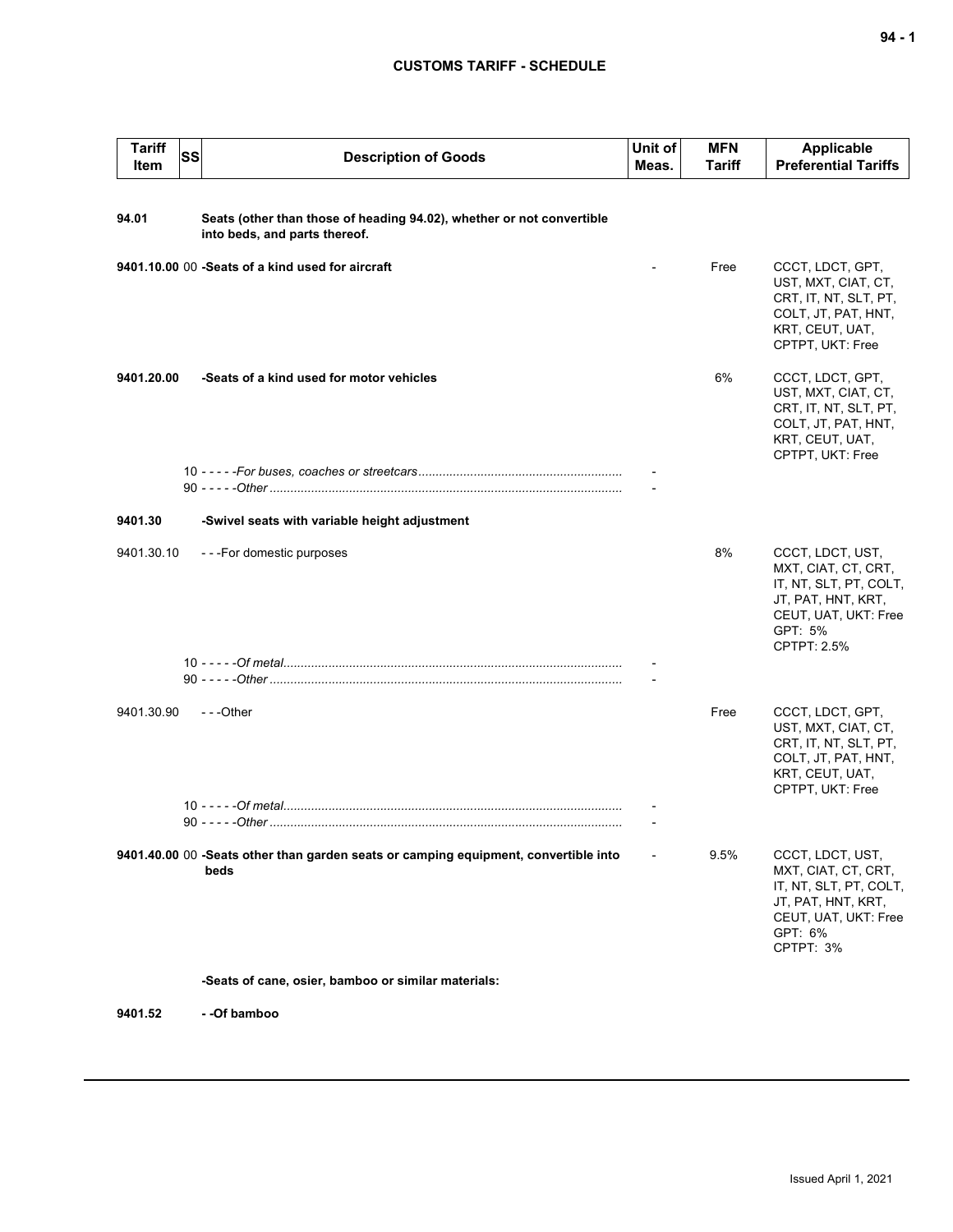| <b>Tariff</b><br>SS<br>Item | <b>Description of Goods</b>                                                                                    | Unit of<br>Meas. | <b>MFN</b><br>Tariff | Applicable<br><b>Preferential Tariffs</b>                                                                                               |
|-----------------------------|----------------------------------------------------------------------------------------------------------------|------------------|----------------------|-----------------------------------------------------------------------------------------------------------------------------------------|
|                             | 9401.52.10 00 - - - Unfinished and unassembled, for use in the manufacture of furniture of<br>bamboo           |                  | Free                 | CCCT, LDCT, GPT,<br>UST, MXT, CIAT, CT,<br>CRT, IT, NT, SLT, PT,<br>COLT, JT, PAT, HNT,<br>KRT, CEUT, UAT,<br>CPTPT, UKT: Free          |
| 9401.52.90 00 - - - Other   |                                                                                                                |                  | 9.5%                 | CCCT, LDCT, UST,<br>MXT, CIAT, CT, CRT,<br>IT, NT, SLT, PT, COLT,<br>JT, PAT, HNT, KRT,<br>CEUT, UAT, UKT: Free<br>GPT: 6%<br>CPTPT: 3% |
| 9401.53                     | - -Of rattan                                                                                                   |                  |                      |                                                                                                                                         |
|                             | 9401.53.10 00 - - - Unfinished and unassembled, for use in the manufacture of furniture of<br>rattan           |                  | Free                 | CCCT, LDCT, GPT,<br>UST, MXT, CIAT, CT,<br>CRT, IT, NT, SLT, PT,<br>COLT, JT, PAT, HNT,<br>KRT, CEUT, UAT,<br>CPTPT, UKT: Free          |
| 9401.53.90 00 - - - Other   |                                                                                                                |                  | 9.5%                 | CCCT, LDCT, UST,<br>MXT, CIAT, CT, CRT,<br>IT, NT, SLT, PT, COLT,<br>JT, PAT, HNT, KRT,<br>CEUT, UAT, UKT: Free<br>GPT: 6%<br>CPTPT: 3% |
| 9401.59                     | --Other                                                                                                        |                  |                      |                                                                                                                                         |
|                             | 9401.59.10 00 - - - Unfinished and unassembled, for use in the manufacture of furniture of<br>bamboo or rattan |                  | Free                 | CCCT, LDCT, GPT,<br>UST, MXT, CIAT, CT,<br>CRT, IT, NT, SLT, PT,<br>COLT, JT, PAT, HNT,<br>KRT, CEUT, UAT,<br>CPTPT, UKT: Free          |
| 9401.59.90 00 - - - Other   |                                                                                                                |                  | 9.5%                 | CCCT, LDCT, UST,<br>MXT, CIAT, CT, CRT,<br>IT, NT, SLT, PT, COLT,<br>JT, PAT, HNT, KRT,<br>CEUT, UAT, UKT: Free<br>GPT: 6%<br>CPTPT: 3% |
|                             | -Other seats, with wooden frames:                                                                              |                  |                      |                                                                                                                                         |

**9401.61 - -Upholstered**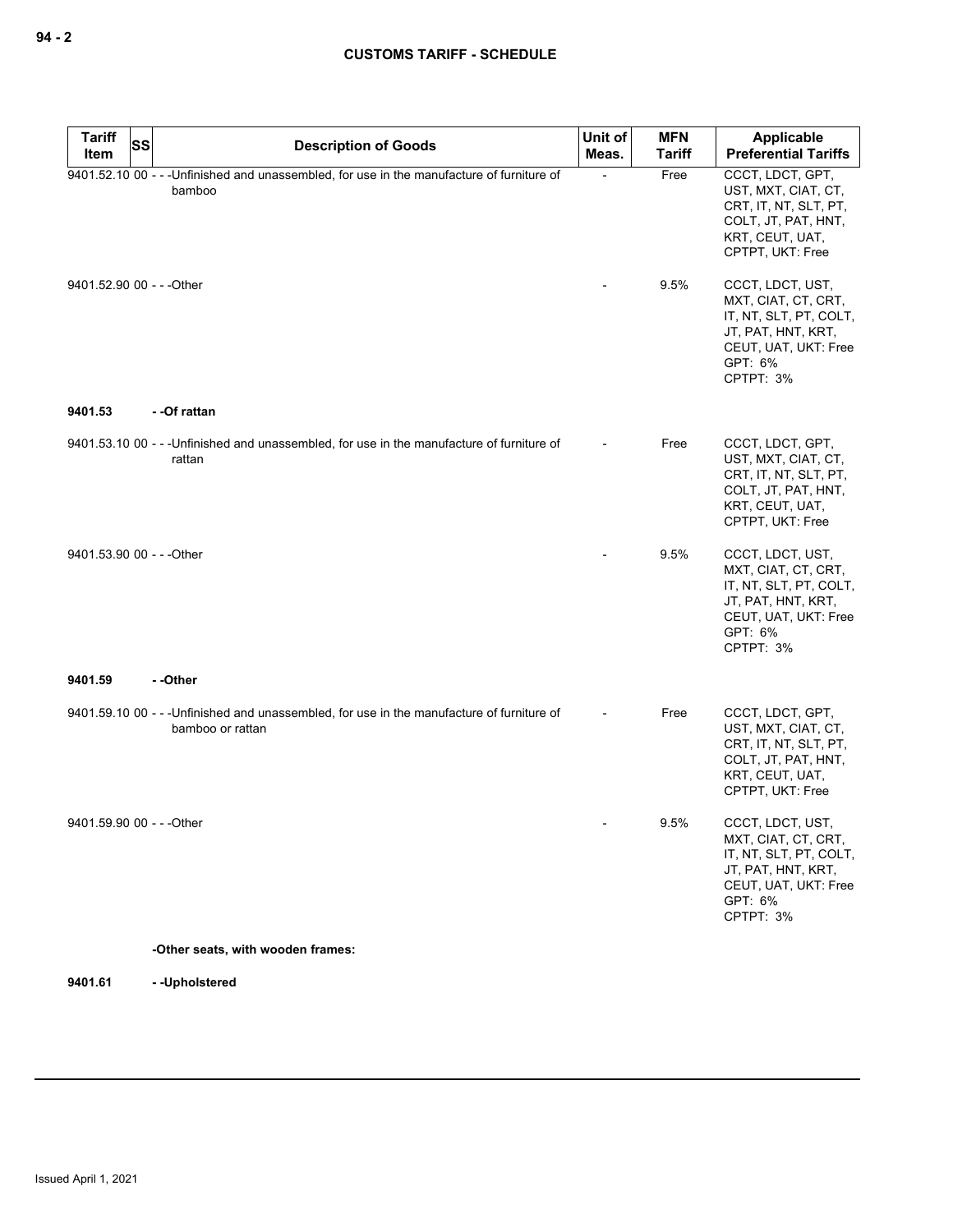| <b>Tariff</b><br><b>SS</b><br>Item | <b>Description of Goods</b>               | Unit of<br>Meas.         | <b>MFN</b><br><b>Tariff</b> | Applicable<br><b>Preferential Tariffs</b>                                                                                               |
|------------------------------------|-------------------------------------------|--------------------------|-----------------------------|-----------------------------------------------------------------------------------------------------------------------------------------|
| 9401.61.10                         | - - - For domestic purposes               |                          | 9.5%                        | CCCT, LDCT, UST,                                                                                                                        |
|                                    |                                           |                          |                             | MXT, CIAT, CT, CRT,<br>IT, NT, SLT, PT, COLT,<br>JT, PAT, HNT, KRT,<br>CEUT, UAT, UKT: Free<br>GPT: 6%<br>CPTPT: 3%                     |
|                                    |                                           |                          |                             |                                                                                                                                         |
| 9401.61.90 00 - - - Other          |                                           |                          | Free                        | CCCT, LDCT, GPT,<br>UST, MXT, CIAT, CT,<br>CRT, IT, NT, SLT, PT,<br>COLT, JT, PAT, HNT,<br>KRT, CEUT, UAT,<br>CPTPT, UKT: Free          |
| 9401.69                            | - -Other                                  |                          |                             |                                                                                                                                         |
|                                    | 9401.69.10 00 - - - For domestic purposes |                          | 9.5%                        | CCCT, LDCT, UST,<br>MXT, CIAT, CT, CRT,<br>IT, NT, SLT, PT, COLT,<br>JT, PAT, HNT, KRT,<br>CEUT, UAT, UKT: Free<br>GPT: 6%<br>CPTPT: 3% |
| 9401.69.90 00 - - - Other          |                                           |                          | Free                        | CCCT, LDCT, GPT,<br>UST, MXT, CIAT, CT,<br>CRT, IT, NT, SLT, PT,<br>COLT, JT, PAT, HNT,<br>KRT, CEUT, UAT,<br>CPTPT, UKT: Free          |
|                                    | -Other seats, with metal frames:          |                          |                             |                                                                                                                                         |
| 9401.71                            | -- Upholstered                            |                          |                             |                                                                                                                                         |
| 9401.71.10                         | ---For domestic purposes                  |                          | 8%                          | CCCT, LDCT, UST,<br>MXT, CIAT, CT, CRT,<br>IT, NT, SLT, PT, COLT,<br>JT, PAT, HNT, KRT,<br>CEUT, UAT, CPTPT,<br>UKT: Free<br>GPT: 5%    |
|                                    |                                           | $\overline{\phantom{a}}$ |                             |                                                                                                                                         |
| 9401.71.90 00 - - - Other          |                                           |                          | Free                        | CCCT, LDCT, GPT,<br>UST, MXT, CIAT, CT,<br>CRT, IT, NT, SLT, PT,<br>COLT, JT, PAT, HNT,<br>KRT, CEUT, UAT,<br>CPTPT, UKT: Free          |
| 9401.79                            | - -Other                                  |                          |                             |                                                                                                                                         |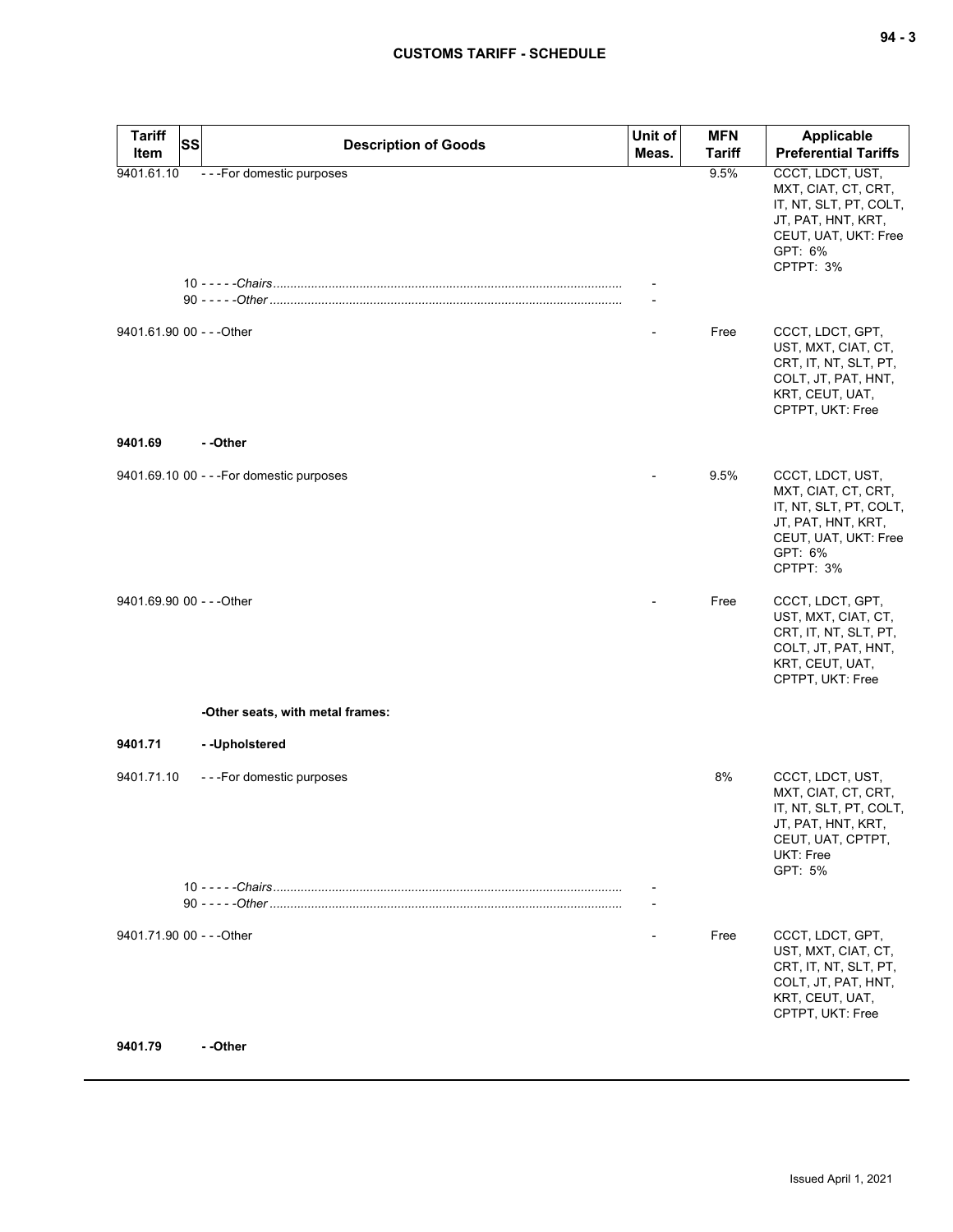| <b>Tariff</b><br>SS | <b>Description of Goods</b>                                                                                                                                                                                                                                                                                          | Unit of | <b>MFN</b>    | Applicable                                                                                                                           |
|---------------------|----------------------------------------------------------------------------------------------------------------------------------------------------------------------------------------------------------------------------------------------------------------------------------------------------------------------|---------|---------------|--------------------------------------------------------------------------------------------------------------------------------------|
| Item                |                                                                                                                                                                                                                                                                                                                      | Meas.   | <b>Tariff</b> | <b>Preferential Tariffs</b>                                                                                                          |
|                     | 9401.79.10 00 - - - For domestic purposes                                                                                                                                                                                                                                                                            |         | 8%            | CCCT, LDCT, UST,<br>MXT, CIAT, CT, CRT,<br>IT, NT, SLT, PT, COLT,<br>JT, PAT, HNT, KRT,<br>CEUT, UAT, CPTPT,<br>UKT: Free<br>GPT: 5% |
|                     | 9401.79.90 00 - - - Other                                                                                                                                                                                                                                                                                            |         | Free          | CCCT, LDCT, GPT,<br>UST, MXT, CIAT, CT,<br>CRT, IT, NT, SLT, PT,<br>COLT, JT, PAT, HNT,<br>KRT, CEUT, UAT,<br>CPTPT, UKT: Free       |
| 9401.80             | -Other seats                                                                                                                                                                                                                                                                                                         |         |               |                                                                                                                                      |
|                     | 9401.80.10 00 - - - For domestic purposes                                                                                                                                                                                                                                                                            |         | 9.5%          | CCCT, LDCT, UST,<br>MXT, CIAT, CT, CRT,<br>IT, NT, SLT, PT, COLT,<br>JT, PAT, HNT, KRT,<br>CEUT, UAT, CPTPT,<br>UKT: Free<br>GPT: 6% |
|                     | 9401.80.90 00 - - - Other                                                                                                                                                                                                                                                                                            |         | Free          | CCCT, LDCT, GPT,<br>UST, MXT, CIAT, CT,<br>CRT, IT, NT, SLT, PT,<br>COLT, JT, PAT, HNT,<br>KRT, CEUT, UAT,<br>CPTPT, UKT: Free       |
| 9401.90.00          | -Parts                                                                                                                                                                                                                                                                                                               |         | Free          | CCCT, LDCT, GPT,<br>UST, MXT, CIAT, CT,<br>CRT, IT, NT, SLT, PT,<br>COLT, JT, PAT, HNT,<br>KRT, CEUT, UAT,<br>CPTPT, UKT: Free       |
|                     | -----For motor vehicles:                                                                                                                                                                                                                                                                                             |         |               |                                                                                                                                      |
|                     |                                                                                                                                                                                                                                                                                                                      |         |               |                                                                                                                                      |
|                     | $18 - - - -$ - Other, of metal.                                                                                                                                                                                                                                                                                      |         |               |                                                                                                                                      |
|                     |                                                                                                                                                                                                                                                                                                                      |         |               |                                                                                                                                      |
|                     |                                                                                                                                                                                                                                                                                                                      |         |               |                                                                                                                                      |
|                     |                                                                                                                                                                                                                                                                                                                      |         |               |                                                                                                                                      |
|                     |                                                                                                                                                                                                                                                                                                                      |         |               |                                                                                                                                      |
| 94.02               | Medical, surgical, dental or veterinary furniture (for example, operating<br>tables, examination tables, hospital beds with mechanical fittings,<br>dentists' chairs); barbers' chairs and similar chairs, having rotating as<br>well as both reclining and elevating movements; parts of the foregoing<br>articles. |         |               |                                                                                                                                      |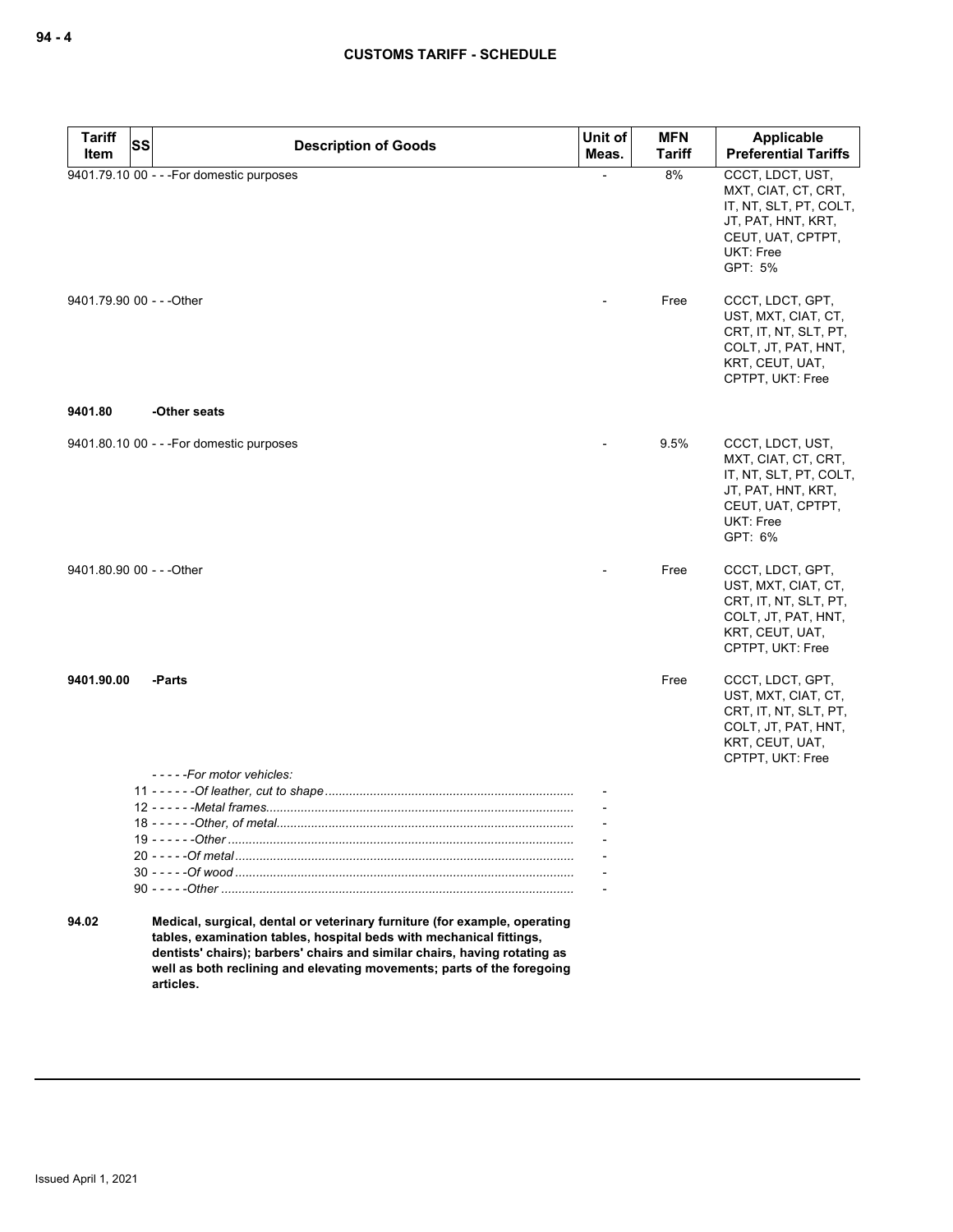| ۰.<br>× |  | ×<br>۰. |
|---------|--|---------|
|---------|--|---------|

| <b>Tariff</b><br>Item | <b>SS</b> | <b>Description of Goods</b>                                           | Unit of<br>Meas. | MFN<br>Tariff | <b>Applicable</b><br><b>Preferential Tariffs</b>                                                                                     |
|-----------------------|-----------|-----------------------------------------------------------------------|------------------|---------------|--------------------------------------------------------------------------------------------------------------------------------------|
| 9402.10.00            |           | -Dentists', barbers' or similar chairs and parts thereof              |                  | Free          | CCCT, LDCT, GPT,<br>UST, MXT, CIAT, CT,<br>CRT, IT, NT, SLT, PT,<br>COLT, JT, PAT, HNT,<br>KRT, CEUT, UAT,<br>CPTPT, UKT: Free       |
|                       |           |                                                                       |                  |               |                                                                                                                                      |
| 9402.90.00            |           | -Other                                                                |                  | Free          | CCCT, LDCT, GPT,<br>UST, MXT, CIAT, CT,<br>CRT, IT, NT, SLT, PT,<br>COLT, JT, PAT, HNT,<br>KRT, CEUT, UAT,<br>CPTPT, UKT: Free       |
|                       |           |                                                                       |                  |               |                                                                                                                                      |
|                       |           | 20 - - - - - Hospital beds with mechanical fittings and parts thereof |                  |               |                                                                                                                                      |
|                       |           |                                                                       |                  |               |                                                                                                                                      |
| 94.03                 |           | Other furniture and parts thereof.                                    |                  |               |                                                                                                                                      |
| 9403.10.00            |           | -Metal furniture of a kind used in offices                            |                  | Free          | CCCT, LDCT, GPT,<br>UST, MXT, CIAT, CT,<br>CRT, IT, NT, SLT, PT,<br>COLT, JT, PAT, HNT,<br>KRT, CEUT, UAT,<br>CPTPT, UKT: Free       |
|                       |           |                                                                       |                  |               |                                                                                                                                      |
|                       |           | $---Other:$                                                           |                  |               |                                                                                                                                      |
|                       |           |                                                                       |                  |               |                                                                                                                                      |
|                       |           |                                                                       |                  |               |                                                                                                                                      |
|                       |           |                                                                       |                  |               |                                                                                                                                      |
| 9403.20.00            |           | -Other metal furniture                                                |                  | 8%            | CCCT, LDCT, UST,<br>MXT, CIAT, CT, CRT,<br>IT, NT, SLT, PT, COLT,<br>JT, PAT, HNT, KRT,<br>CEUT, UAT, CPTPT,<br>UKT: Free<br>GPT: 5% |
|                       |           |                                                                       |                  |               |                                                                                                                                      |
|                       |           |                                                                       |                  |               |                                                                                                                                      |
|                       |           |                                                                       |                  |               |                                                                                                                                      |
|                       |           |                                                                       |                  |               |                                                                                                                                      |
|                       |           |                                                                       |                  |               |                                                                                                                                      |
|                       |           | $---Other:$                                                           |                  |               |                                                                                                                                      |
|                       |           |                                                                       |                  |               |                                                                                                                                      |
|                       |           |                                                                       |                  |               |                                                                                                                                      |
|                       |           |                                                                       |                  |               |                                                                                                                                      |
|                       |           |                                                                       |                  |               |                                                                                                                                      |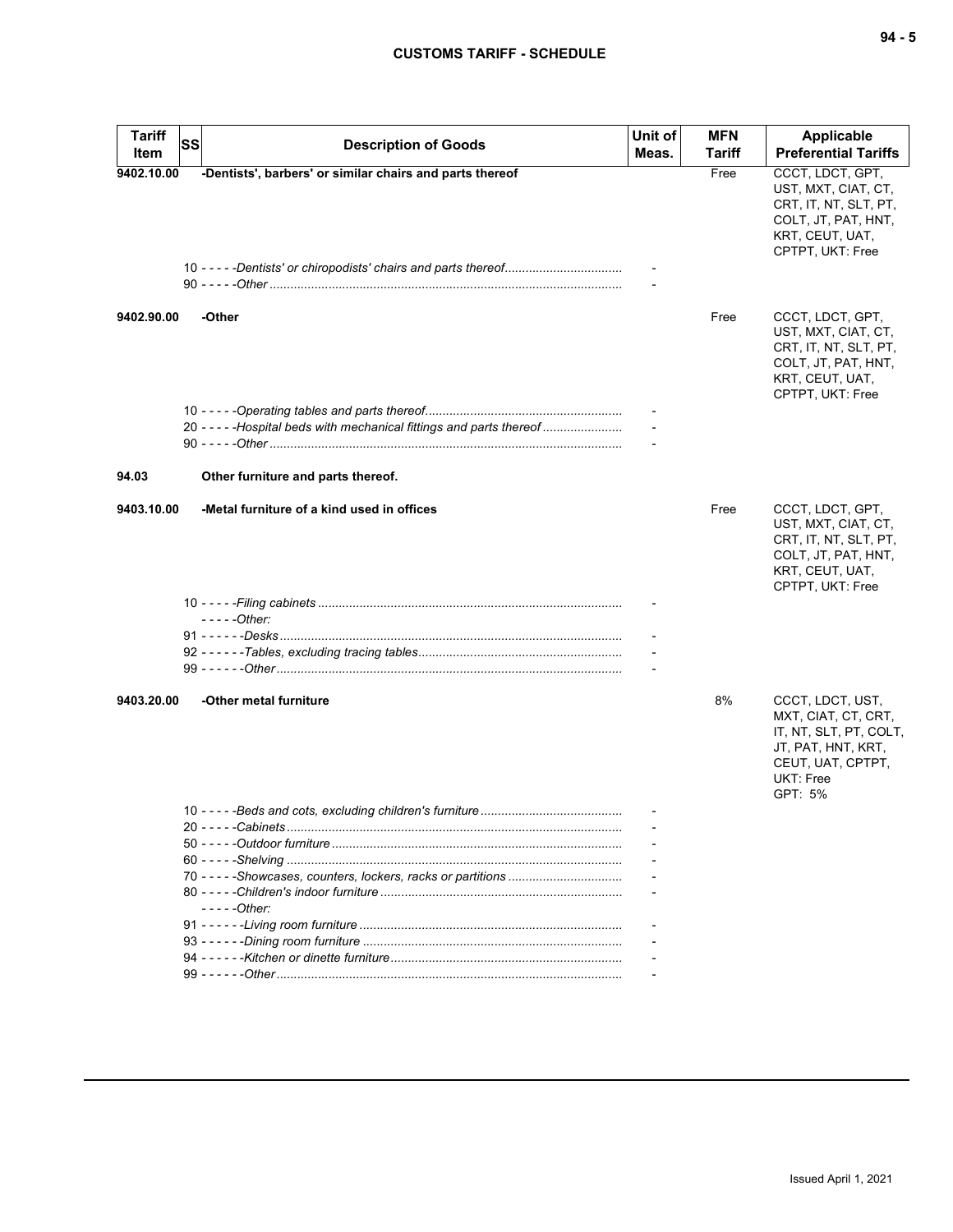| <b>Tariff</b><br>Item | SS | <b>Description of Goods</b>                     | Unit of<br>Meas. | <b>MFN</b><br>Tariff | Applicable<br><b>Preferential Tariffs</b>                                                                                            |
|-----------------------|----|-------------------------------------------------|------------------|----------------------|--------------------------------------------------------------------------------------------------------------------------------------|
| 9403.30.00            |    | -Wooden furniture of a kind used in offices     |                  | Free                 | CCCT, LDCT, GPT,<br>UST, MXT, CIAT, CT,<br>CRT, IT, NT, SLT, PT,<br>COLT, JT, PAT, HNT,<br>KRT, CEUT, UAT,<br>CPTPT, UKT: Free       |
|                       |    |                                                 |                  |                      |                                                                                                                                      |
| 9403.40.00            |    | -Wooden furniture of a kind used in the kitchen |                  | 9.5%                 | CCCT, LDCT, UST,<br>MXT, CIAT, CT, CRT,<br>IT, NT, SLT, PT, COLT,<br>JT, PAT, HNT, KRT,<br>CEUT, UAT, CPTPT,<br>UKT: Free<br>GPT: 6% |
|                       |    |                                                 |                  |                      |                                                                                                                                      |
| 9403.50.00            |    | -Wooden furniture of a kind used in the bedroom |                  | 9.5%                 | CCCT, LDCT, UST,<br>MXT, CIAT, CT, CRT,<br>IT, NT, SLT, PT, COLT,<br>JT, PAT, HNT, KRT,<br>CEUT, UAT, CPTPT,<br>UKT: Free<br>GPT: 6% |
|                       |    |                                                 |                  |                      |                                                                                                                                      |
|                       |    |                                                 |                  |                      |                                                                                                                                      |
| 9403.60               |    | -Other wooden furniture                         |                  |                      |                                                                                                                                      |
| 9403.60.10            |    | ---For domestic purposes                        |                  | 9.5%                 | CCCT, LDCT, UST,<br>MXT, CIAT, CT, CRT,<br>IT, NT, SLT, PT, COLT,<br>JT, PAT, HNT, KRT,<br>CEUT, UAT, CPTPT,<br>UKT: Free<br>GPT: 6% |
|                       |    | - - - - -Cabinets:                              |                  |                      |                                                                                                                                      |
|                       |    |                                                 |                  |                      |                                                                                                                                      |
|                       |    |                                                 |                  |                      |                                                                                                                                      |
|                       |    |                                                 |                  |                      |                                                                                                                                      |
|                       |    | - - - - - Other:                                |                  |                      |                                                                                                                                      |
|                       |    |                                                 |                  |                      |                                                                                                                                      |
|                       |    |                                                 |                  |                      |                                                                                                                                      |
|                       |    |                                                 |                  |                      |                                                                                                                                      |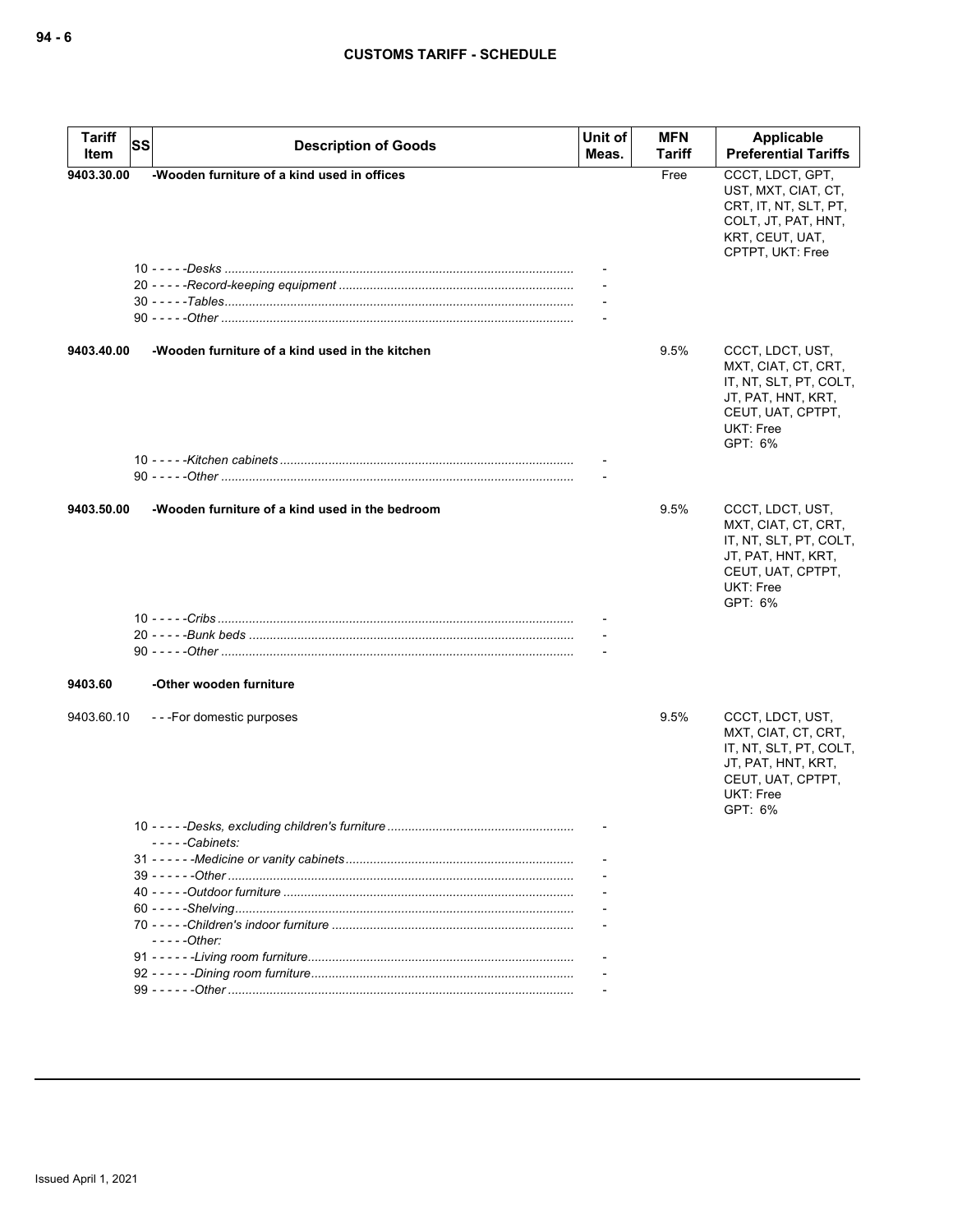| Tariff<br>Item              | SS | <b>Description of Goods</b>                                                                            | Unit of<br>Meas. | <b>MFN</b><br><b>Tariff</b> | <b>Applicable</b><br><b>Preferential Tariffs</b>                                                                                     |
|-----------------------------|----|--------------------------------------------------------------------------------------------------------|------------------|-----------------------------|--------------------------------------------------------------------------------------------------------------------------------------|
| 9403.60.90                  |    | ---Other                                                                                               |                  | Free                        | CCCT, LDCT, GPT,<br>UST, MXT, CIAT, CT,<br>CRT, IT, NT, SLT, PT,<br>COLT, JT, PAT, HNT,<br>KRT, CEUT, UAT,<br>CPTPT, UKT: Free       |
|                             |    |                                                                                                        |                  |                             |                                                                                                                                      |
|                             |    |                                                                                                        |                  |                             |                                                                                                                                      |
|                             |    |                                                                                                        |                  |                             |                                                                                                                                      |
|                             |    |                                                                                                        |                  |                             |                                                                                                                                      |
| 9403.70                     |    | -Furniture of plastics                                                                                 |                  |                             |                                                                                                                                      |
|                             |    | 9403.70.10 00 - - - For domestic purposes                                                              |                  | 9.5%                        | CCCT, LDCT, UST,<br>MXT, CIAT, CT, CRT,<br>IT, NT, SLT, PT, COLT,<br>JT, PAT, HNT, KRT,<br>CEUT, UAT, CPTPT,<br>UKT: Free<br>GPT: 6% |
| 9403.70.90 00 - - - Other   |    |                                                                                                        |                  | Free                        | CCCT, LDCT, GPT,<br>UST, MXT, CIAT, CT,<br>CRT, IT, NT, SLT, PT,<br>COLT, JT, PAT, HNT,<br>KRT, CEUT, UAT,<br>CPTPT, UKT: Free       |
|                             |    | -Furniture of other materials, including cane, osier, bamboo or similar<br>materials:                  |                  |                             |                                                                                                                                      |
| 9403.82                     |    | - -Of bamboo                                                                                           |                  |                             |                                                                                                                                      |
|                             |    | - - - For domestic purposes:                                                                           |                  |                             |                                                                                                                                      |
|                             |    | 9403.82.11 00 - - - - Unfinished and unassembled, for use in the manufacture of furniture of<br>bamboo |                  | Free                        | CCCT, LDCT, GPT,<br>UST, MXT, CIAT, CT,<br>CRT, IT, NT, SLT, PT,<br>COLT, JT, PAT, HNT,<br>KRT, CEUT, UAT,<br>CPTPT, UKT: Free       |
| 9403.82.19 00 - - - - Other |    |                                                                                                        |                  | 9.5%                        | CCCT, LDCT, UST,<br>MXT, CIAT, CT, CRT,<br>IT, NT, SLT, PT, COLT,<br>JT, PAT, HNT, KRT,<br>CEUT, UAT, CPTPT,<br>UKT: Free<br>GPT: 6% |
| 9403.82.90 00 - - - Other   |    |                                                                                                        |                  | Free                        | CCCT, LDCT, GPT,<br>UST, MXT, CIAT, CT,<br>CRT, IT, NT, SLT, PT,<br>COLT, JT, PAT, HNT,<br>KRT, CEUT, UAT,<br>CPTPT, UKT: Free       |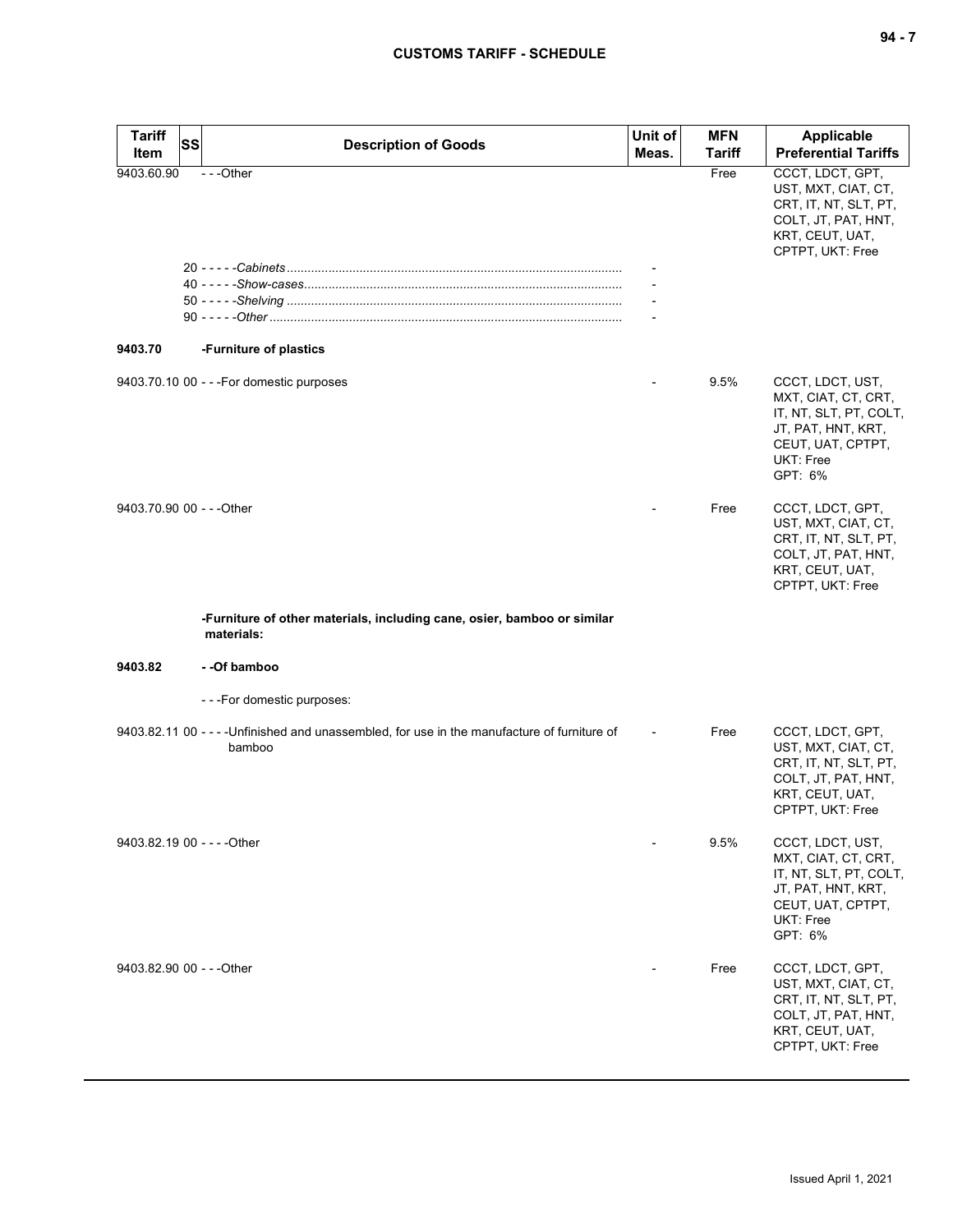| <b>Tariff</b><br>Item       | <b>SS</b> | <b>Description of Goods</b>                                                                                      | Unit of<br>Meas.         | <b>MFN</b><br><b>Tariff</b> | Applicable<br><b>Preferential Tariffs</b>                                                                                            |
|-----------------------------|-----------|------------------------------------------------------------------------------------------------------------------|--------------------------|-----------------------------|--------------------------------------------------------------------------------------------------------------------------------------|
| 9403.83                     |           | - - Of rattan                                                                                                    |                          |                             |                                                                                                                                      |
|                             |           | ---For domestic purposes:                                                                                        |                          |                             |                                                                                                                                      |
|                             |           | 9403.83.11 00 - - - - Unfinished and unassembled, for use in the manufacture of furniture of<br>rattan           | $\overline{\phantom{a}}$ | Free                        | CCCT, LDCT, GPT,<br>UST, MXT, CIAT, CT,<br>CRT, IT, NT, SLT, PT,<br>COLT, JT, PAT, HNT,<br>KRT, CEUT, UAT,<br>CPTPT, UKT: Free       |
| 9403.83.19 00 - - - - Other |           |                                                                                                                  |                          | 9.5%                        | CCCT, LDCT, UST,<br>MXT, CIAT, CT, CRT,<br>IT, NT, SLT, PT, COLT,<br>JT, PAT, HNT, KRT,<br>CEUT, UAT, CPTPT,<br>UKT: Free<br>GPT: 6% |
| 9403.83.90 00 - - - Other   |           |                                                                                                                  |                          | Free                        | CCCT, LDCT, GPT,<br>UST, MXT, CIAT, CT,<br>CRT, IT, NT, SLT, PT,<br>COLT, JT, PAT, HNT,<br>KRT, CEUT, UAT,<br>CPTPT, UKT: Free       |
| 9403.89                     |           | - -Other                                                                                                         |                          |                             |                                                                                                                                      |
|                             |           | ---For domestic purposes:                                                                                        |                          |                             |                                                                                                                                      |
|                             |           | 9403.89.11 00 - - - - Unfinished and unassembled, for use in the manufacture of furniture of<br>bamboo or rattan |                          | Free                        | CCCT, LDCT, GPT,<br>UST, MXT, CIAT, CT,<br>CRT, IT, NT, SLT, PT,<br>COLT, JT, PAT, HNT,<br>KRT, CEUT, UAT,<br>CPTPT, UKT: Free       |
| 9403.89.19 00 - - - - Other |           |                                                                                                                  |                          | 9.5%                        | CCCT, LDCT, UST,<br>MXT, CIAT, CT, CRT,<br>IT, NT, SLT, PT, COLT,<br>JT, PAT, HNT, KRT,<br>CEUT, UAT, CPTPT,<br>UKT: Free<br>GPT: 6% |
| 9403.89.90 00 - - - Other   |           |                                                                                                                  |                          | Free                        | CCCT, LDCT, GPT,<br>UST, MXT, CIAT, CT,<br>CRT, IT, NT, SLT, PT,<br>COLT, JT, PAT, HNT,<br>KRT, CEUT, UAT,<br>CPTPT, UKT: Free       |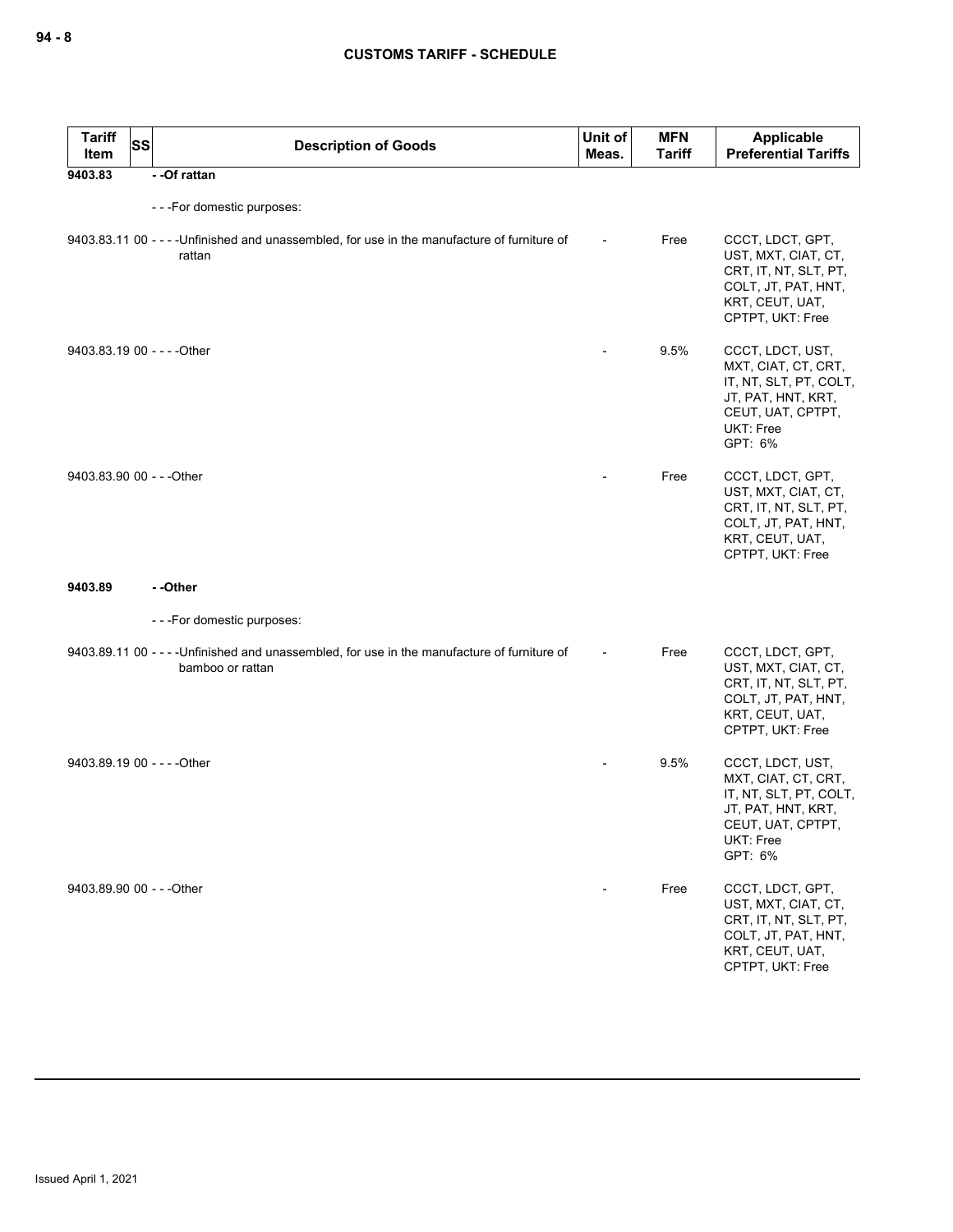| <b>Tariff</b><br>Item | <b>SS</b> | <b>Description of Goods</b>                                                                                                                                                                                                                                                          | Unit of<br>Meas. | <b>MFN</b><br><b>Tariff</b> | <b>Applicable</b><br><b>Preferential Tariffs</b>                                                                                          |
|-----------------------|-----------|--------------------------------------------------------------------------------------------------------------------------------------------------------------------------------------------------------------------------------------------------------------------------------------|------------------|-----------------------------|-------------------------------------------------------------------------------------------------------------------------------------------|
|                       |           |                                                                                                                                                                                                                                                                                      |                  |                             |                                                                                                                                           |
| 9403.90.00            |           | -Parts                                                                                                                                                                                                                                                                               |                  | Free                        | CCCT, LDCT, GPT,<br>UST, MXT, CIAT, CT,<br>CRT, IT, NT, SLT, PT,<br>COLT, JT, PAT, HNT,<br>KRT, CEUT, UAT,<br>CPTPT, UKT: Free            |
|                       |           | $---Frames$                                                                                                                                                                                                                                                                          |                  |                             |                                                                                                                                           |
|                       |           |                                                                                                                                                                                                                                                                                      |                  |                             |                                                                                                                                           |
|                       |           |                                                                                                                                                                                                                                                                                      |                  |                             |                                                                                                                                           |
|                       |           | -----Table or counter tops:                                                                                                                                                                                                                                                          |                  |                             |                                                                                                                                           |
|                       |           |                                                                                                                                                                                                                                                                                      |                  |                             |                                                                                                                                           |
|                       |           |                                                                                                                                                                                                                                                                                      |                  |                             |                                                                                                                                           |
|                       |           | $---Other:$                                                                                                                                                                                                                                                                          |                  |                             |                                                                                                                                           |
|                       |           |                                                                                                                                                                                                                                                                                      |                  |                             |                                                                                                                                           |
|                       |           |                                                                                                                                                                                                                                                                                      |                  |                             |                                                                                                                                           |
|                       |           |                                                                                                                                                                                                                                                                                      |                  |                             |                                                                                                                                           |
|                       |           |                                                                                                                                                                                                                                                                                      |                  |                             |                                                                                                                                           |
|                       |           |                                                                                                                                                                                                                                                                                      |                  |                             |                                                                                                                                           |
| 94.04                 |           | Mattress supports; articles of bedding and similar furnishing (for<br>example, mattresses, quilts, eiderdowns, cushions, pouffes and pillows)<br>fitted with springs or stuffed or internally fitted with any material or of<br>cellular rubber or plastics, whether or not covered. |                  |                             |                                                                                                                                           |
|                       |           | 9404.10.00 00 - Mattress supports                                                                                                                                                                                                                                                    |                  | 8%                          | CCCT, LDCT, UST,<br>MXT, CIAT, CT, CRT,<br>IT, NT, SLT, PT, COLT,<br>JT, PAT, HNT, KRT,<br>CEUT, UAT, UKT: Free<br>GPT: 5%<br>CPTPT: 2.5% |
|                       |           | -Mattresses:                                                                                                                                                                                                                                                                         |                  |                             |                                                                                                                                           |
|                       |           | 9404.21.00 00 - - Of cellular rubber or plastics, whether or not covered                                                                                                                                                                                                             | <b>NMB</b>       | 9.5%                        | CCCT, LDCT, UST,<br>MXT, CIAT, CT, CRT,<br>IT, NT, SLT, PT, COLT,<br>JT, PAT, HNT, KRT,<br>CEUT, UAT, UKT: Free<br>GPT: 6%<br>CPTPT: 3%   |
|                       |           | 9404.29.00 00 - - Of other materials                                                                                                                                                                                                                                                 | <b>NMB</b>       | 9.5%                        | CCCT, LDCT, UST,<br>MXT, CIAT, CT, CRT,<br>IT, NT, SLT, PT, COLT,<br>JT, PAT, HNT, KRT,<br>CEUT, UAT, CPTPT,<br>UKT: Free<br>GPT: 6%      |
|                       |           | 9404.30.00 00 -Sleeping bags                                                                                                                                                                                                                                                         | <b>NMB</b>       | 15.5%                       | CCCT, LDCT, UST,<br>MXT, CIAT, CT, CRT,<br>IT, NT, SLT, PT, COLT,<br>JT, PAT, HNT, KRT,<br>CEUT, UAT, CPTPT,<br>UKT: Free                 |
| 9404.90               |           | -Other                                                                                                                                                                                                                                                                               |                  |                             |                                                                                                                                           |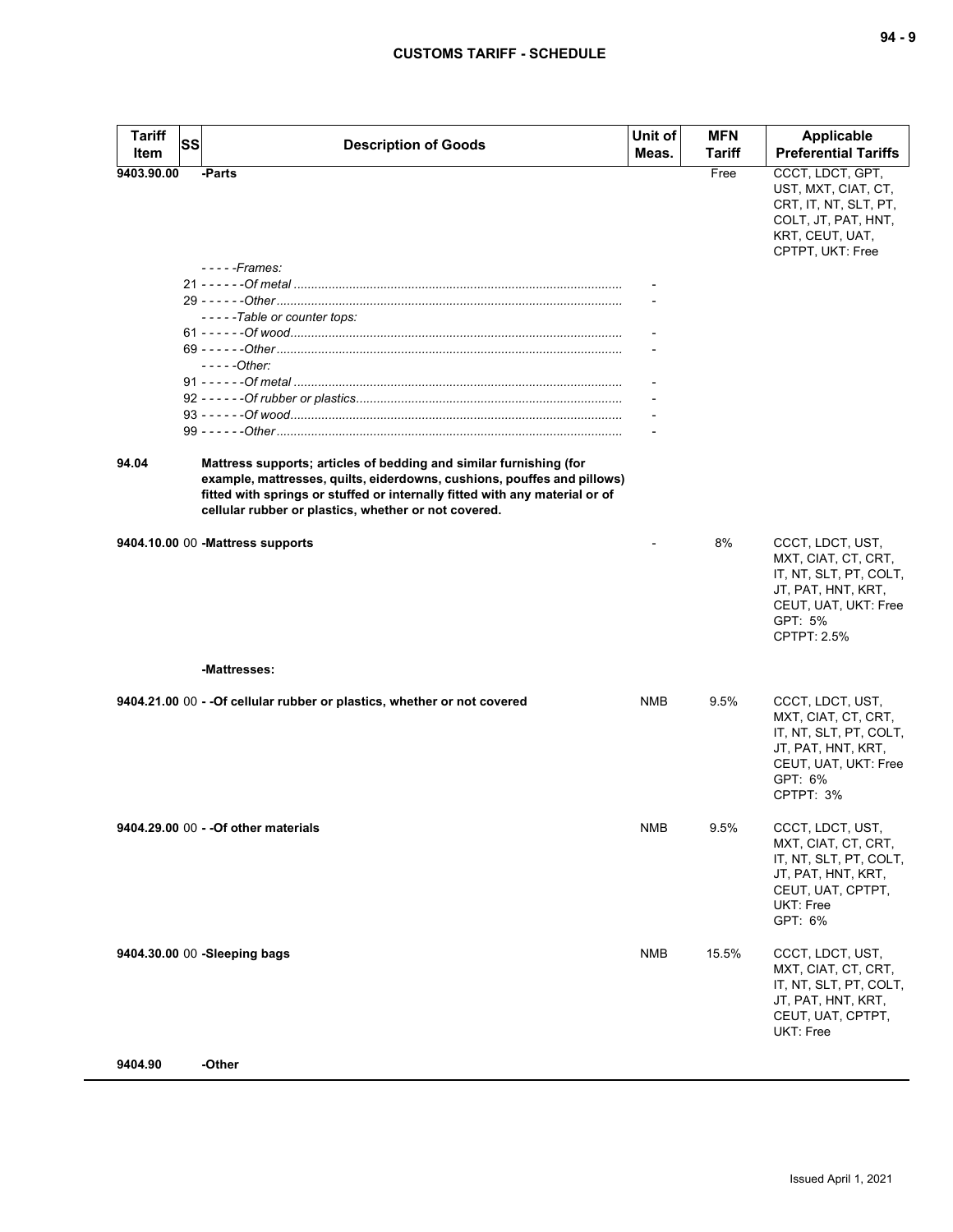| 9404.90.10<br>---Pillows, cushions and similar furnishings, of cotton;<br>14%<br>CCCT, LDCT, UST,<br>Quilts, eiderdowns, comforters and similar articles of textile material<br>MXT, CIAT, CT, CRT,<br>IT, NT, SLT, PT, COLT,<br>containing less than 85% by weight of silk or silk waste<br>JT, PAT, HNT, KRT,<br>CEUT, UAT, CPTPT,<br>UKT: Free<br>-----Quilts, eiderdowns, comforters and similar articles, of cotton:<br><b>NMB</b><br><b>NMB</b><br><b>NMB</b><br>-----Other quilts, eiderdowns, comforters and similar articles, of textile<br>material containing less than 85% by weight of silk or silk waste:<br><b>NMB</b><br><b>NMB</b><br>-----Cushions of cotton:<br>-----Pillows of cotton:<br>---Other<br>14%<br>9404.90.90<br>CCCT, LDCT, UST,<br>MXT, CIAT, CT, CRT,<br>IT, NT, SLT, PT, COLT,<br>JT, PAT, HNT, KRT,<br>CEUT, UAT, UKT: Free<br>CPTPT: 4.5%<br>-----Cushions, other than of cotton:<br>-----Pillows, other than of cotton:<br>Lamps and lighting fittings including searchlights and spotlights and<br>94.05<br>parts thereof, not elsewhere specified or included; illuminated signs,<br>illuminated name-plates and the like, having a permanently fixed light<br>source, and parts thereof not elsewhere specified or included.<br>-Chandeliers and other electric ceiling or wall lighting fittings, excluding<br>7%<br>CCCT, LDCT, UST,<br>9405.10.00<br>those of a kind used for lighting public open spaces or thoroughfares<br>MXT, CIAT, CT, CRT,<br>IT, NT, SLT, PT, COLT,<br>JT, PAT, HNT, KRT,<br>CEUT, UAT, CPTPT,<br>UKT: Free<br>GPT: 5%<br>$---Chandeliers:$<br><b>NMB</b><br>NMB<br>-----Fluorescent lighting fittings:<br><b>NMB</b> | <b>Tariff</b><br>Item | SS | <b>Description of Goods</b> | Unit of<br>Meas. | <b>MFN</b><br><b>Tariff</b> | Applicable<br><b>Preferential Tariffs</b> |
|------------------------------------------------------------------------------------------------------------------------------------------------------------------------------------------------------------------------------------------------------------------------------------------------------------------------------------------------------------------------------------------------------------------------------------------------------------------------------------------------------------------------------------------------------------------------------------------------------------------------------------------------------------------------------------------------------------------------------------------------------------------------------------------------------------------------------------------------------------------------------------------------------------------------------------------------------------------------------------------------------------------------------------------------------------------------------------------------------------------------------------------------------------------------------------------------------------------------------------------------------------------------------------------------------------------------------------------------------------------------------------------------------------------------------------------------------------------------------------------------------------------------------------------------------------------------------------------------------------------------------------------------------------------------------------------|-----------------------|----|-----------------------------|------------------|-----------------------------|-------------------------------------------|
|                                                                                                                                                                                                                                                                                                                                                                                                                                                                                                                                                                                                                                                                                                                                                                                                                                                                                                                                                                                                                                                                                                                                                                                                                                                                                                                                                                                                                                                                                                                                                                                                                                                                                          |                       |    |                             |                  |                             |                                           |
|                                                                                                                                                                                                                                                                                                                                                                                                                                                                                                                                                                                                                                                                                                                                                                                                                                                                                                                                                                                                                                                                                                                                                                                                                                                                                                                                                                                                                                                                                                                                                                                                                                                                                          |                       |    |                             |                  |                             |                                           |
|                                                                                                                                                                                                                                                                                                                                                                                                                                                                                                                                                                                                                                                                                                                                                                                                                                                                                                                                                                                                                                                                                                                                                                                                                                                                                                                                                                                                                                                                                                                                                                                                                                                                                          |                       |    |                             |                  |                             |                                           |
|                                                                                                                                                                                                                                                                                                                                                                                                                                                                                                                                                                                                                                                                                                                                                                                                                                                                                                                                                                                                                                                                                                                                                                                                                                                                                                                                                                                                                                                                                                                                                                                                                                                                                          |                       |    |                             |                  |                             |                                           |
|                                                                                                                                                                                                                                                                                                                                                                                                                                                                                                                                                                                                                                                                                                                                                                                                                                                                                                                                                                                                                                                                                                                                                                                                                                                                                                                                                                                                                                                                                                                                                                                                                                                                                          |                       |    |                             |                  |                             |                                           |
|                                                                                                                                                                                                                                                                                                                                                                                                                                                                                                                                                                                                                                                                                                                                                                                                                                                                                                                                                                                                                                                                                                                                                                                                                                                                                                                                                                                                                                                                                                                                                                                                                                                                                          |                       |    |                             |                  |                             |                                           |
|                                                                                                                                                                                                                                                                                                                                                                                                                                                                                                                                                                                                                                                                                                                                                                                                                                                                                                                                                                                                                                                                                                                                                                                                                                                                                                                                                                                                                                                                                                                                                                                                                                                                                          |                       |    |                             |                  |                             |                                           |
|                                                                                                                                                                                                                                                                                                                                                                                                                                                                                                                                                                                                                                                                                                                                                                                                                                                                                                                                                                                                                                                                                                                                                                                                                                                                                                                                                                                                                                                                                                                                                                                                                                                                                          |                       |    |                             |                  |                             |                                           |
|                                                                                                                                                                                                                                                                                                                                                                                                                                                                                                                                                                                                                                                                                                                                                                                                                                                                                                                                                                                                                                                                                                                                                                                                                                                                                                                                                                                                                                                                                                                                                                                                                                                                                          |                       |    |                             |                  |                             |                                           |
|                                                                                                                                                                                                                                                                                                                                                                                                                                                                                                                                                                                                                                                                                                                                                                                                                                                                                                                                                                                                                                                                                                                                                                                                                                                                                                                                                                                                                                                                                                                                                                                                                                                                                          |                       |    |                             |                  |                             |                                           |
|                                                                                                                                                                                                                                                                                                                                                                                                                                                                                                                                                                                                                                                                                                                                                                                                                                                                                                                                                                                                                                                                                                                                                                                                                                                                                                                                                                                                                                                                                                                                                                                                                                                                                          |                       |    |                             |                  |                             |                                           |
|                                                                                                                                                                                                                                                                                                                                                                                                                                                                                                                                                                                                                                                                                                                                                                                                                                                                                                                                                                                                                                                                                                                                                                                                                                                                                                                                                                                                                                                                                                                                                                                                                                                                                          |                       |    |                             |                  |                             |                                           |
|                                                                                                                                                                                                                                                                                                                                                                                                                                                                                                                                                                                                                                                                                                                                                                                                                                                                                                                                                                                                                                                                                                                                                                                                                                                                                                                                                                                                                                                                                                                                                                                                                                                                                          |                       |    |                             |                  |                             |                                           |
|                                                                                                                                                                                                                                                                                                                                                                                                                                                                                                                                                                                                                                                                                                                                                                                                                                                                                                                                                                                                                                                                                                                                                                                                                                                                                                                                                                                                                                                                                                                                                                                                                                                                                          |                       |    |                             |                  |                             |                                           |
|                                                                                                                                                                                                                                                                                                                                                                                                                                                                                                                                                                                                                                                                                                                                                                                                                                                                                                                                                                                                                                                                                                                                                                                                                                                                                                                                                                                                                                                                                                                                                                                                                                                                                          |                       |    |                             |                  |                             |                                           |
|                                                                                                                                                                                                                                                                                                                                                                                                                                                                                                                                                                                                                                                                                                                                                                                                                                                                                                                                                                                                                                                                                                                                                                                                                                                                                                                                                                                                                                                                                                                                                                                                                                                                                          |                       |    |                             |                  |                             |                                           |
|                                                                                                                                                                                                                                                                                                                                                                                                                                                                                                                                                                                                                                                                                                                                                                                                                                                                                                                                                                                                                                                                                                                                                                                                                                                                                                                                                                                                                                                                                                                                                                                                                                                                                          |                       |    |                             |                  |                             |                                           |
|                                                                                                                                                                                                                                                                                                                                                                                                                                                                                                                                                                                                                                                                                                                                                                                                                                                                                                                                                                                                                                                                                                                                                                                                                                                                                                                                                                                                                                                                                                                                                                                                                                                                                          |                       |    |                             |                  |                             |                                           |
|                                                                                                                                                                                                                                                                                                                                                                                                                                                                                                                                                                                                                                                                                                                                                                                                                                                                                                                                                                                                                                                                                                                                                                                                                                                                                                                                                                                                                                                                                                                                                                                                                                                                                          |                       |    |                             |                  |                             |                                           |
|                                                                                                                                                                                                                                                                                                                                                                                                                                                                                                                                                                                                                                                                                                                                                                                                                                                                                                                                                                                                                                                                                                                                                                                                                                                                                                                                                                                                                                                                                                                                                                                                                                                                                          |                       |    |                             |                  |                             |                                           |
|                                                                                                                                                                                                                                                                                                                                                                                                                                                                                                                                                                                                                                                                                                                                                                                                                                                                                                                                                                                                                                                                                                                                                                                                                                                                                                                                                                                                                                                                                                                                                                                                                                                                                          |                       |    |                             |                  |                             |                                           |
|                                                                                                                                                                                                                                                                                                                                                                                                                                                                                                                                                                                                                                                                                                                                                                                                                                                                                                                                                                                                                                                                                                                                                                                                                                                                                                                                                                                                                                                                                                                                                                                                                                                                                          |                       |    |                             |                  |                             |                                           |
|                                                                                                                                                                                                                                                                                                                                                                                                                                                                                                                                                                                                                                                                                                                                                                                                                                                                                                                                                                                                                                                                                                                                                                                                                                                                                                                                                                                                                                                                                                                                                                                                                                                                                          |                       |    |                             |                  |                             |                                           |
|                                                                                                                                                                                                                                                                                                                                                                                                                                                                                                                                                                                                                                                                                                                                                                                                                                                                                                                                                                                                                                                                                                                                                                                                                                                                                                                                                                                                                                                                                                                                                                                                                                                                                          |                       |    |                             |                  |                             |                                           |
|                                                                                                                                                                                                                                                                                                                                                                                                                                                                                                                                                                                                                                                                                                                                                                                                                                                                                                                                                                                                                                                                                                                                                                                                                                                                                                                                                                                                                                                                                                                                                                                                                                                                                          |                       |    |                             |                  |                             |                                           |
|                                                                                                                                                                                                                                                                                                                                                                                                                                                                                                                                                                                                                                                                                                                                                                                                                                                                                                                                                                                                                                                                                                                                                                                                                                                                                                                                                                                                                                                                                                                                                                                                                                                                                          |                       |    |                             |                  |                             |                                           |
|                                                                                                                                                                                                                                                                                                                                                                                                                                                                                                                                                                                                                                                                                                                                                                                                                                                                                                                                                                                                                                                                                                                                                                                                                                                                                                                                                                                                                                                                                                                                                                                                                                                                                          |                       |    |                             |                  |                             |                                           |
|                                                                                                                                                                                                                                                                                                                                                                                                                                                                                                                                                                                                                                                                                                                                                                                                                                                                                                                                                                                                                                                                                                                                                                                                                                                                                                                                                                                                                                                                                                                                                                                                                                                                                          |                       |    |                             |                  |                             |                                           |
|                                                                                                                                                                                                                                                                                                                                                                                                                                                                                                                                                                                                                                                                                                                                                                                                                                                                                                                                                                                                                                                                                                                                                                                                                                                                                                                                                                                                                                                                                                                                                                                                                                                                                          |                       |    |                             |                  |                             |                                           |
|                                                                                                                                                                                                                                                                                                                                                                                                                                                                                                                                                                                                                                                                                                                                                                                                                                                                                                                                                                                                                                                                                                                                                                                                                                                                                                                                                                                                                                                                                                                                                                                                                                                                                          |                       |    |                             |                  |                             |                                           |
|                                                                                                                                                                                                                                                                                                                                                                                                                                                                                                                                                                                                                                                                                                                                                                                                                                                                                                                                                                                                                                                                                                                                                                                                                                                                                                                                                                                                                                                                                                                                                                                                                                                                                          |                       |    |                             |                  |                             |                                           |
|                                                                                                                                                                                                                                                                                                                                                                                                                                                                                                                                                                                                                                                                                                                                                                                                                                                                                                                                                                                                                                                                                                                                                                                                                                                                                                                                                                                                                                                                                                                                                                                                                                                                                          |                       |    |                             |                  |                             |                                           |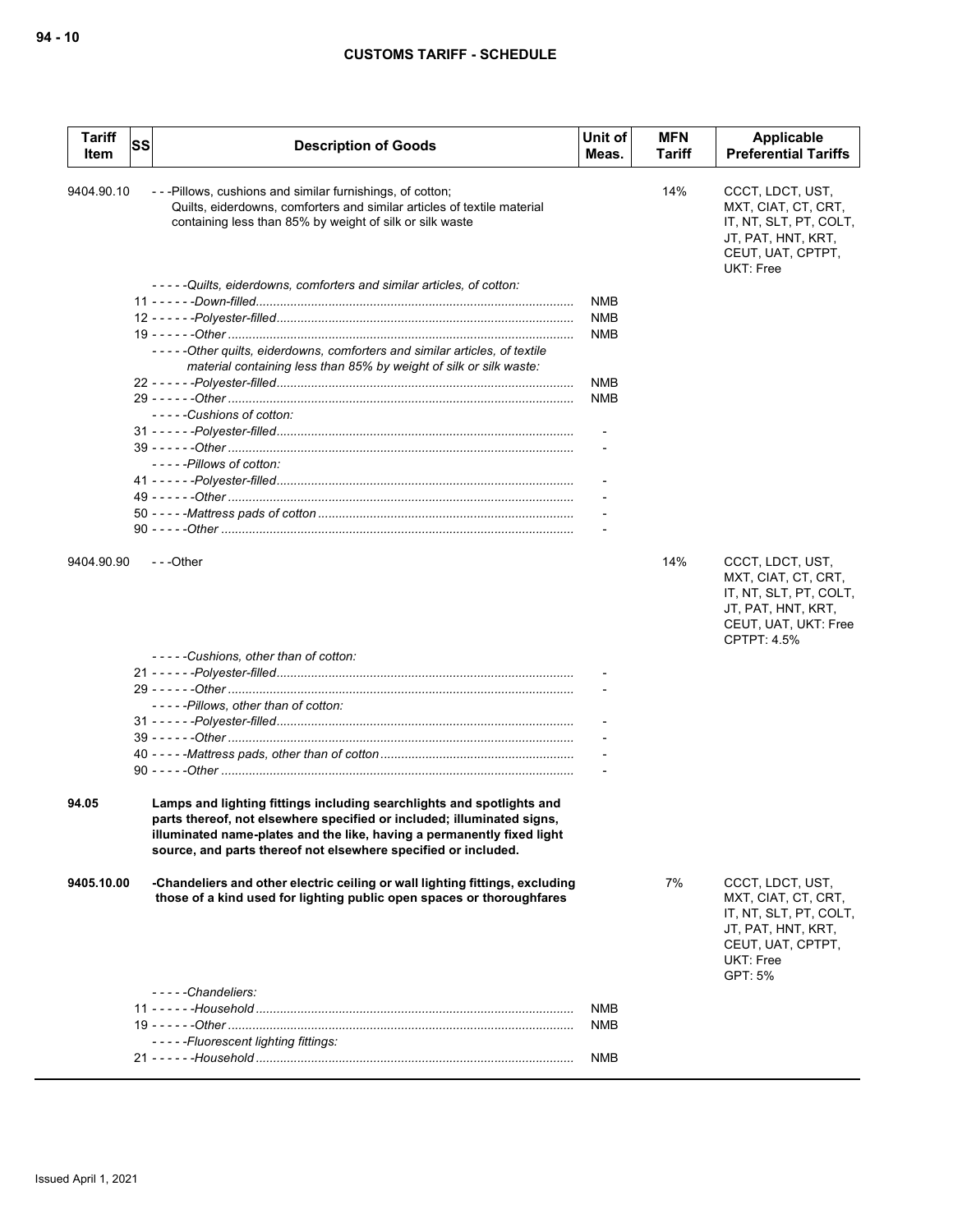| <b>Tariff</b><br>Item     | <b>SS</b> | <b>Description of Goods</b>                                           | Unit of<br>Meas.         | <b>MFN</b><br><b>Tariff</b> | <b>Applicable</b><br><b>Preferential Tariffs</b>                                                                                     |
|---------------------------|-----------|-----------------------------------------------------------------------|--------------------------|-----------------------------|--------------------------------------------------------------------------------------------------------------------------------------|
|                           |           |                                                                       | <b>NMB</b>               |                             |                                                                                                                                      |
|                           |           | $---Other:$                                                           |                          |                             |                                                                                                                                      |
|                           |           |                                                                       | <b>NMB</b><br><b>NMB</b> |                             |                                                                                                                                      |
|                           |           |                                                                       |                          |                             |                                                                                                                                      |
|                           |           | 9405.20.00 00 - Electric table, desk, bedside or floor-standing lamps | NMB                      | 7%                          | CCCT, LDCT, UST,<br>MXT, CIAT, CT, CRT,<br>IT, NT, SLT, PT, COLT,<br>JT, PAT, HNT, KRT,<br>CEUT, UAT, CPTPT,<br>UKT: Free<br>GPT: 5% |
|                           |           | 9405.30.00 00 - Lighting sets of a kind used for Christmas trees      | <b>NMB</b>               | 7%                          | CCCT, LDCT, UST,<br>MXT, CIAT, CT, CRT,<br>IT, NT, SLT, PT, COLT,<br>JT, PAT, HNT, KRT,<br>CEUT, UAT, CPTPT,<br>UKT: Free<br>GPT: 5% |
| 9405.40                   |           | -Other electric lamps and lighting fittings                           |                          |                             |                                                                                                                                      |
|                           |           | 9405.40.10 00 - - - Xenon type                                        | <b>NMB</b>               | Free                        | CCCT, LDCT, GPT,<br>UST, MXT, CIAT, CT,<br>CRT, IT, NT, SLT, PT,<br>COLT, JT, PAT, HNT,<br>KRT, CEUT, UAT,<br>CPTPT, UKT: Free       |
|                           |           | 9405.40.20 00 - - - Motion picture or theatrical spotlights           | <b>NMB</b>               | 6%                          | CCCT, LDCT, GPT,<br>UST, MXT, CIAT, CT,<br>CRT, IT, NT, SLT, PT,<br>COLT, JT, PAT, HNT,<br>KRT, CEUT, UAT,<br>CPTPT, UKT: Free       |
| 9405.40.90 00 - - - Other |           |                                                                       | <b>NMB</b>               | 7%                          | CCCT, LDCT, UST,<br>MXT, CIAT, CT, CRT,<br>IT, NT, SLT, PT, COLT,<br>JT, PAT, HNT, KRT,<br>CEUT, UAT, CPTPT,<br>UKT: Free<br>GPT: 5% |
| 9405.50                   |           | -Non-electrical lamps and lighting fittings                           |                          |                             |                                                                                                                                      |
|                           |           | 9405.50.10 00 - - - Candlesticks and candelabras                      | <b>NMB</b>               | 5%                          | CCCT, LDCT, UST,<br>MXT, CIAT, CT, CRT,<br>IT, NT, SLT, PT, COLT,<br>JT, PAT, HNT, KRT,<br>CEUT, UAT, CPTPT,<br>UKT: Free<br>GPT: 3% |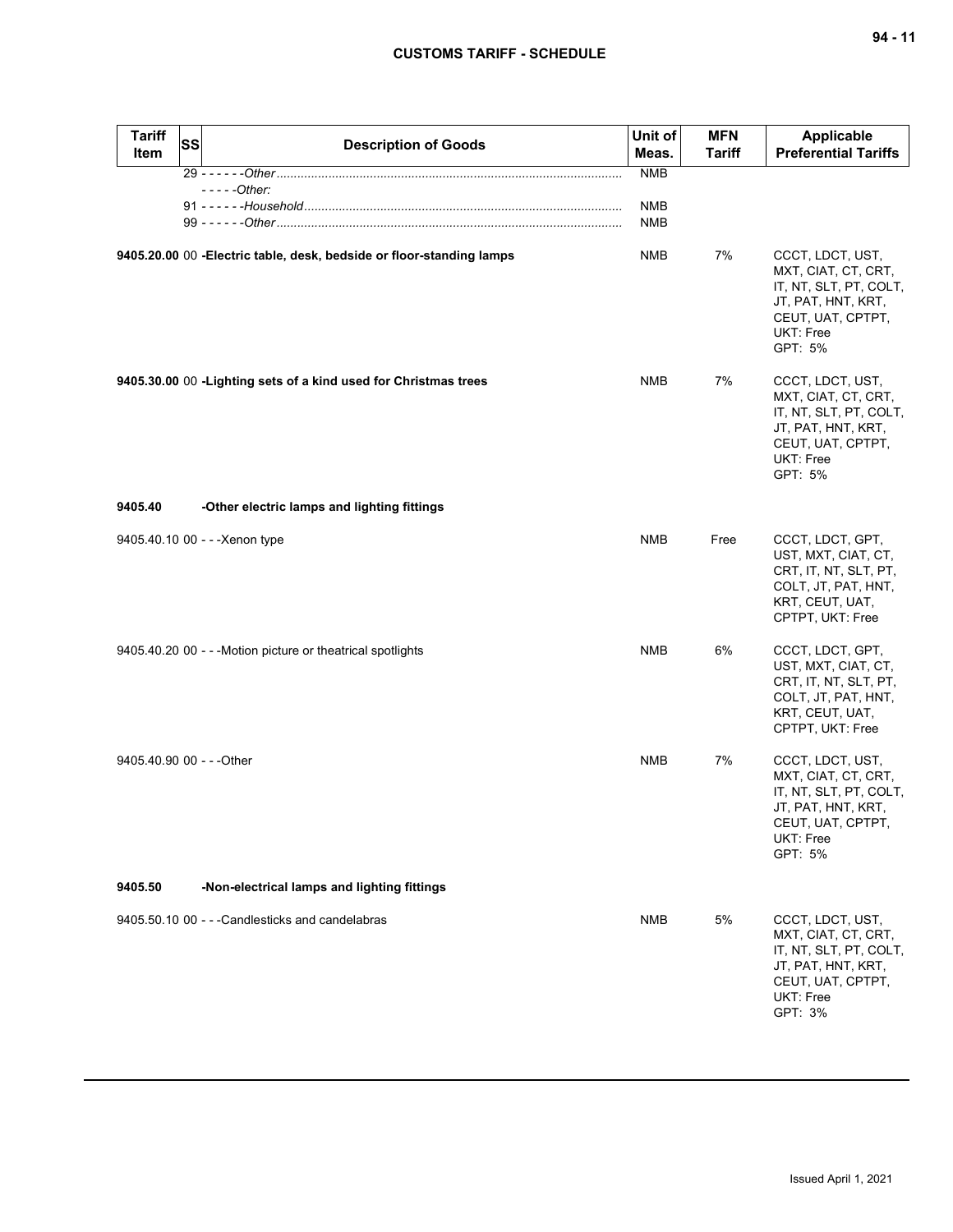| <b>Tariff</b>             | <b>SS</b><br><b>Description of Goods</b>                                | Unit of    | <b>MFN</b>    | Applicable                                                                                                                                                 |
|---------------------------|-------------------------------------------------------------------------|------------|---------------|------------------------------------------------------------------------------------------------------------------------------------------------------------|
| Item                      |                                                                         | Meas.      | <b>Tariff</b> | <b>Preferential Tariffs</b>                                                                                                                                |
| 9405.50.90 00 - - - Other |                                                                         | <b>NMB</b> | 7%            | CCCT, LDCT, UST,<br>MXT, CIAT, CT, CRT,<br>IT, NT, SLT, PT, COLT,<br>JT, PAT, HNT, KRT,<br>CEUT, UAT, CPTPT,<br>UKT: Free<br>GPT: 5%                       |
|                           | 9405.60.00 00 - Illuminated signs, illuminated name-plates and the like | <b>NMB</b> | 7%            | CCCT, LDCT, UST,<br>MXT, CIAT, CT, CRT,<br>IT, NT, SLT, PT, COLT,<br>JT, PAT, HNT, KRT,<br>CEUT, UAT, CPTPT,<br>UKT: Free<br>AUT: 6%<br>NZT: 6%<br>GPT: 5% |
|                           | -Parts:                                                                 |            |               |                                                                                                                                                            |
|                           | 9405.91.00 00 - - Of glass                                              |            | Free          | CCCT, LDCT, GPT,<br>UST, MXT, CIAT, CT,<br>CRT, IT, NT, SLT, PT,<br>COLT, JT, PAT, HNT,<br>KRT, CEUT, UAT,<br>CPTPT, UKT: Free                             |
|                           | 9405.92.00 00 - - Of plastics                                           |            | Free          | CCCT, LDCT, GPT,<br>UST, MXT, CIAT, CT,<br>CRT, IT, NT, SLT, PT,<br>COLT, JT, PAT, HNT,<br>KRT, CEUT, UAT,<br>CPTPT, UKT: Free                             |
| 9405.99.00 00 - - Other   |                                                                         |            | Free          | CCCT, LDCT, GPT,<br>UST, MXT, CIAT, CT,<br>CRT, IT, NT, SLT, PT,<br>COLT, JT, PAT, HNT,<br>KRT, CEUT, UAT,<br>CPTPT, UKT: Free                             |
| 94.06                     | Prefabricated buildings.                                                |            |               |                                                                                                                                                            |
| 9406.10                   | -Of wood                                                                |            |               |                                                                                                                                                            |
|                           | 9406.10.10 00 - - - Silos for storing ensilage                          | <b>NMB</b> | 4.5%          | CCCT, LDCT, GPT,<br>UST, MXT, CIAT, CT,<br>CRT, IT, NT, SLT, PT,<br>COLT, JT, PAT, HNT,<br>KRT, CEUT, UAT,<br>CPTPT, UKT: Free                             |